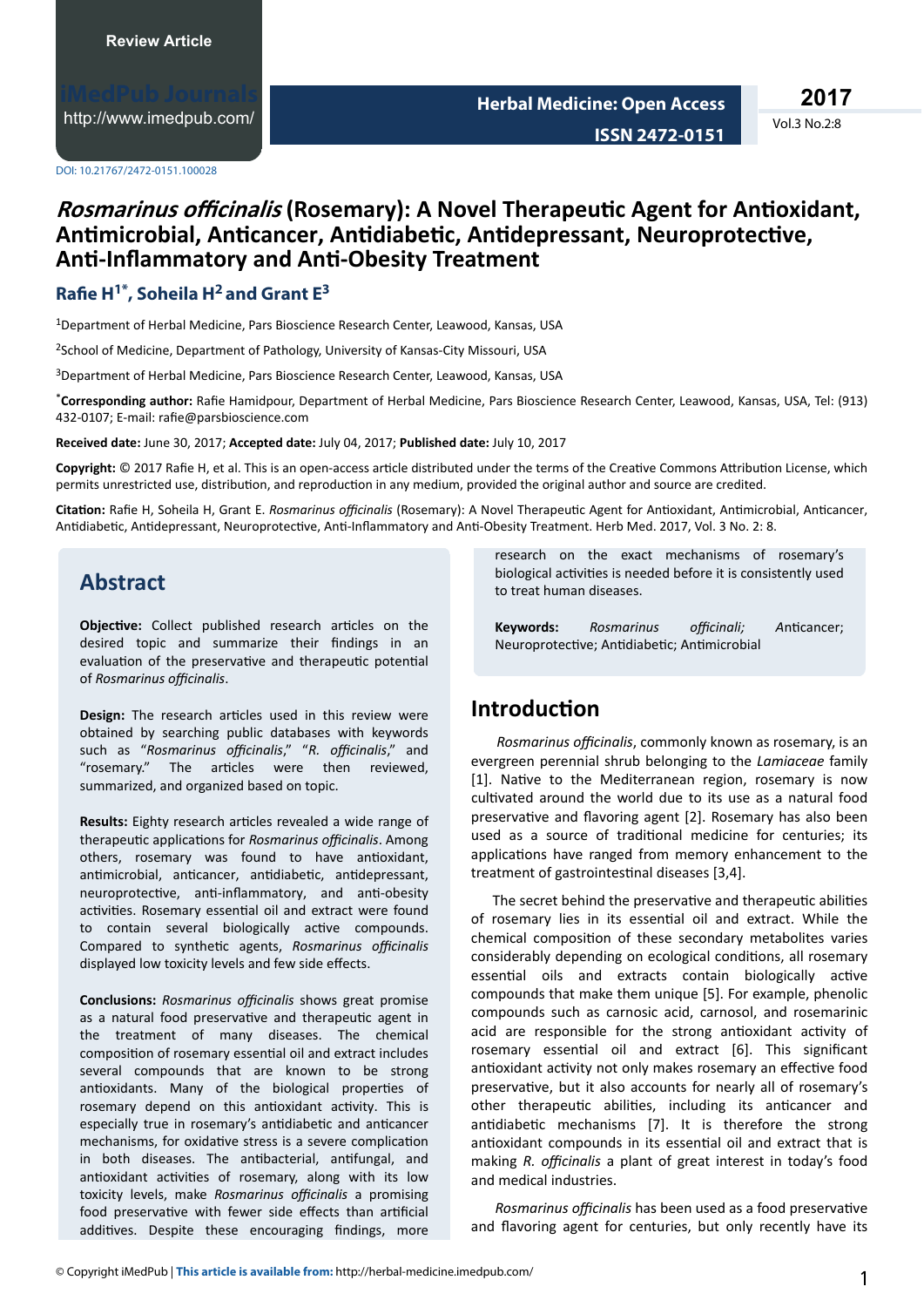preservative mechanisms been investigated. Recent studies have displayed rosemary extracts' strong antibacterial, antifungal, and antioxidant activity, all of which combine to make the plant a very effective inhibitor of food pathogens [7-10]. As the public becomes more suspicious of artificial food additives, the demand for safer and more natural preservatives is growing steadily. With few side effects, rosemary has been identified as a natural preservative that could potentially replace artificial additives [10].

Perhaps even more significant than the preservative ability of *R. officinalis* is its therapeutic potential. Rosemary has been used as a source of traditional medicine since ancient times, but studies have only recently begun to realize its potential contributions to modern medicine. Remarkably, *Rosmarinus officinalis* has displayed hepatoprotective, antispasmodic, anticarcinogenic, antitumorigenic, antimicrobial, antiinflammatory, and antioxidant properties [7]. It has also shown antidiabetic and neuroprotective activities, among others [11]. These biological properties have made rosemary a potential new therapeutic agent in the treatment of many diseases.

The purpose of this research article is to review the clinical studies that have demonstrated the preservative and therapeutic potential of *Rosmarinus officinalis* through the examination of the antioxidant, antimicrobial, anticancer, antidiabetic, antidepressant, neuroprotective, antiinflammatory, and anti-obesity properties of the plant's essential oil and extracts.

## **Results**

### **Antioxidant activity**

The antioxidant activity of *Rosmarinus officinalis* is welldocumented in the literature reviewed for this project. Indeed, no other biological activity of rosemary was studied more than its antioxidant property. This heightened attention is understandable. Unlike most of its biological activities, rosemary's antioxidant activity is directly attributable to chemical compounds in the plant's essential oils and extracts. While synergistic mechanisms between many oil components likely contribute to the antioxidant activity, phenolic diterpenes such as carnosic acid, carnosol, and rosemarinic acid have been identified as the strongest antioxidants present in rosemary essential oil [6,12,13].

*Rosmarinus officinalis exerts its antioxidant effect through* several metabolic pathways. For example, rosemary essential oil and extract have been shown to destroy and prevent free radicals [14,15]. Rosemary is also capable of preventing lipid peroxidation, a destructive process that is caused by oxidative stress [7,16]. In addition to reducing the amount of reactive species in the body, rosemary has been found to increase the activity of antioxidant enzymes [17]. All these effects augment the body's defense against harmful reactive species and oxidative damage.

Oxidative stress contributes to the development of many diseases. A lack of antioxidant defenses and the resulting oxidative damage have been shown to cause both diabetes and cancer  $[18,19]$ . By limiting oxidative stress in the body, rosemary helps prevent diseases such as these that depend on the accumulation of free radicals and other reactive species. Therefore, the strong antioxidant activity of *R. officinalis* is vital to its therapeutic potential. Indeed, its antioxidant activity is fundamental to nearly all of rosemary's other therapeutic applications [7].

### **Antimicrobial activity**

*Rosmarinus officinalis* has demonstrated potent antibacterial and antifungal activities in multiple studies. Like its antioxidant activity, the antimicrobial activity of rosemary depends on the chemical composition of its essential oil, which can vary greatly depending on location, climate, and time of harvest. The antimicrobial activity of an oil is also determined by the interactions between its components [5].

Rosemary has been shown to inhibit the growth of bacteria such as Escherichia coli, Listeria monocytogenes, and Staphylococcus aureus [9,20,21]. The significance of rosemary's antibacterial effect does not end there, however. According to one study, rosemary has the potential to inhibit the drug resistance of some bacteria by overcoming and reducing the impermeability of these bacteria's membranes [20]. This represents an innovative strategy for containing and eliminating resistant strains of bacteria. Rosemary essential oil can also increase the susceptibility of certain bacteria to standard antibiotics [21]. This impressive antibacterial activity makes R. *officinalis* a strong defense against common food pathogens and a promising new preservative that could replace artificial additives [10].

In addition to its antibacterial properties, Rosmarinus officinalis has several antifungal mechanisms. The plant's essential oil has been shown to inhibit the adhesion of Candida albicans by denaturing cellular structures and altering membrane permeability [22]. According to one study, rosemary can even prevent the development of highly resistant fungal biofilms. By coating nanoparticles with rosemary essential oil, a nanobiosystem was produced that significantly inhibited the adherence and biofilm development of Candida fungal strains [23]. Both these new strategies are necessary alternatives to traditional medicine in the treatment against drug-resistant fungi. The ability to inhibit the growth and aflatoxin production of many fungi contributes to rosemary's potential as an effective food preservative [24].

#### **Anticancer activity**

Many studies have reported on the anticancer mechanisms of *Rosmarinus officinalis*. Rosemary has displayed significant antiproliferative activities against several human cancer cell lines. Major compounds in the plant's extract, such as carnosic acid, carnosol, and rosemarinic acid, have been shown to induce apoptosis within these cancer cells, possibly through the production of nitric oxide [19,25-27]. Carnosic acid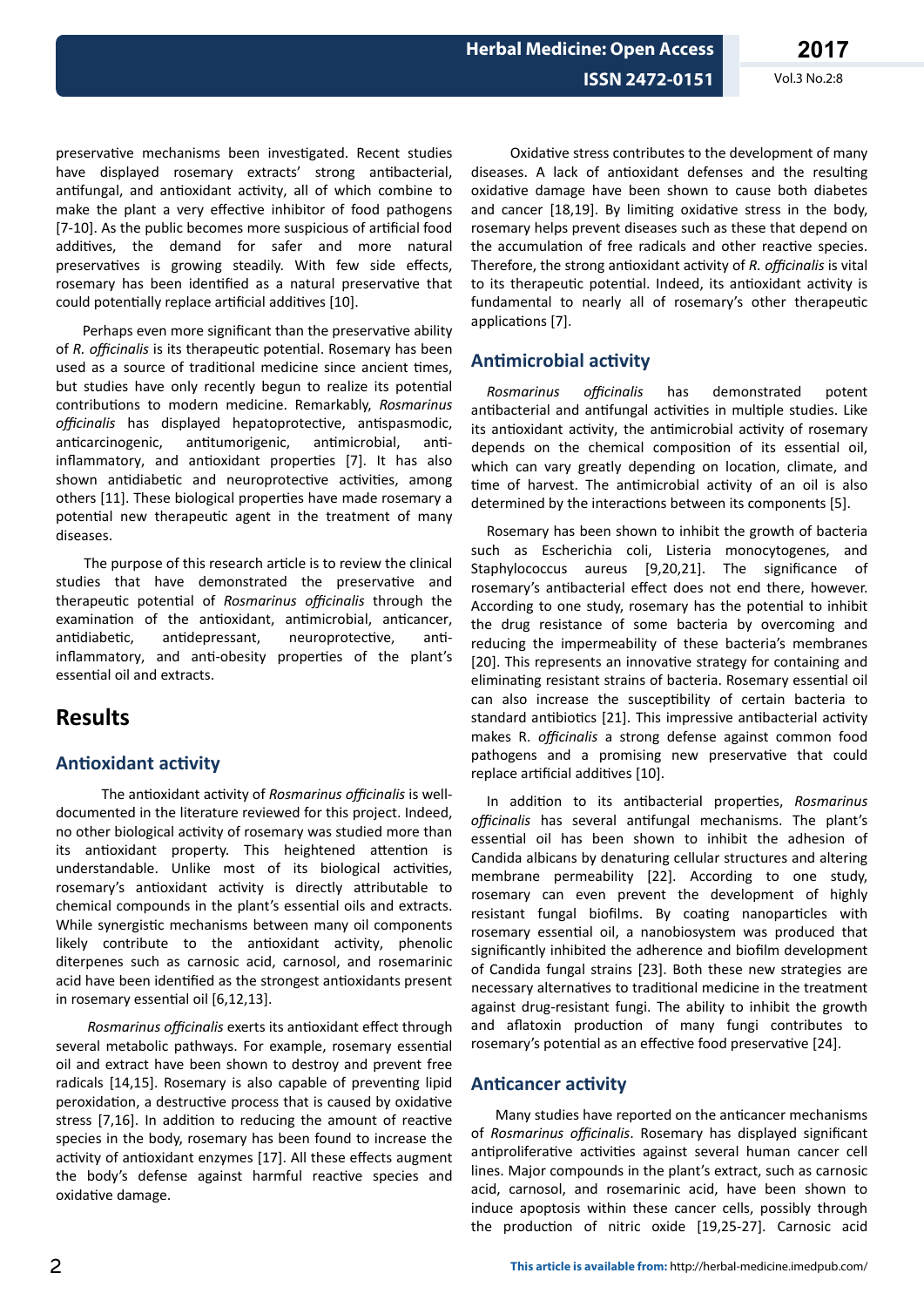**2017**

appears to be the strongest promoter of apoptosis [19,27]. Rosemary extract also has intriguing antitumorigenic activity. In one study, the extract was found to strongly inhibit skin tumorigenesis in mice by preventing carcinogens from binding to epidermal DNA [28]. This anticarcinogenic effect is caused by the extract's antioxidant activity [7]. These antiproliferative and antitumorigenic activities of *R. officinalis* can possibly be utilized in future cancer treatments and warrant further investigation.

### **Antidiabetic activity**

Diabetes mellitus is a growing worldwide disorder. By 2025, an estimated 300 million people will be diabetic, and global costs of treating the disease could reach U.S. \$1 trillion annually [18]. The development of diabetes is often fostered by high oxidative stress; pancreatic β-cells are especially vulnerable to reactive oxygen species, leading to decreased insulin secretion and higher blood glucose levels [18]. This information has prompted new diabetes treatments to focus on natural antioxidants, particularly those found in plants. Not surprisingly, multiple studies have identified *Rosmarinus officinalis* as a promising antidiabetic agent.

Rosemary's antioxidant properties execute several antidiabetic and hypoglycemic mechanisms. In one study, rosemary extract lowered blood glucose levels in normoglycemic, hyperglycemic, and diabetic rabbits. By inhibiting lipid peroxidation and activating antioxidant enzymes, the extract also promoted insulin secretion [18]. Rosemary was also found to alleviate delayed wound healing, a serious complication of diabetes [29]. These antidiabetic activities are attributable to the body's improved antioxidant status after administration of rosemary [30].

### **Antidepressant activity**

The potential use of *Rosmarinus officinalis* as an antidepressant was the focus of many research articles reviewed for this project. The majority of these studies involved two tests that are used to model antidepressant-like effects in mice-the tail suspension test (TST) and forced swimming test (FST). The administration of rosemary continuously decreased the immobility time of mice in both the TST and the FST, indicating an antidepressant-like effect [31-34]. Rosemary's antidepressant potential was further bolstered when it was found to decrease exploratory and anhedonic-like behavior in bulbectomized mice [35].

There is much evidence that the antidepressant activity of *R. officinalis* depends on interactions with the monoaminergic system. Rosemary is believed to enhance dopaminergic, serotonergic, noradrenergic, and cholinergic functions within the brain, possibly explaining its antidepressant effects [31-33]. Rosemary has also been found to increase the concentration of neurotransmitters in the brains of mice [33]. Several compounds in rosemary extract and essential oil are responsible for its antidepressant activity, including carnosol, betulinic acid, ursolic acid, and polyphenols [31,33,34].

# $\circledcirc$  Copyright iMedPub 3

### **Neuroprotective activity**

Remarkably, *Rosmarinus officinalis* has demonstrated significant neuroprotective effects against neurodegenerative diseases such as Alzheimer's disease and dementia. Rosemary has displayed inhibitory activities against the two enzymes in the brain responsible for the breakdown of acetylcholine  $$ cholinesterase (AChE) and butyrylcholinesterase (BChE). These anti-AChE and anti-BChE activities are likely caused by rosemarinic acid and terpene compounds in the plant's essential oil [4,36]. By increasing total choline levels in the brain, rosemary could attenuate not just Alzheimer's disease, but also memory loss, anxiety, and depression [37,38].

Two more studies highlight the neuroprotective ability of *R. officinalis.* In the first, polyphenols present in rosemary extract were found to inhibit stress proteins, which play a role in the neurodegenerative process [39]. The second study concluded that rosemary promotes the production of nerve growth factor (NGF), a protein vital to the growth and maintenance of nerve tissue. Increased NGF levels can help alleviate Alzheimer's disease, dementia, and other neurodegenerative diseases [40]. Both these studies clearly demonstrate rosemary's growing potential as a neuroprotective agent.

### **Anti-inflammatory activity**

*Rosmarinus officinalis* displayed potent anti-inflammatory mechanisms in several of the reviewed studies. Rosemary essential oil and extract were found to significantly inhibit leukocyte migration *in vivo* [41]. This reduced the number of leukocytes (white blood cells) at the site of inflammation, resulting in an anti-inflammatory response [42,43]. Rosemary extract also inhibited other pro-inflammatory substances, such as nitric oxide and inflammation-associated genes [42-44]. While carnosol and carnosic acid appear to be particularly important, the anti-inflammatory activity of rosemary most likely depends on a synergistic mechanism between many of its components [41,42,44]. These studies suggest that the antiinflammatory effect of *R. officinalis* is rather strong; in fact, the anti-inflammatory activities of pure carnosol and carnosic acid were found to be nine times higher than that of indomethacin, a common anti-inflammatory drug [42].

### **Anti-obesity activity**

While only three studies reported anti-obesity activities of *Rosmarinus officinalis*, their findings are very noteworthy. All three found rosemary to effectively limit weight gain, but each study identified a different mechanism to explain this response. In one study, extracted carnosic acid was found to suppress adipocyte differentiation. This inhibition of adipogenesis can promote sustainable weight loss [45]. In another study, rosemary extract prevented weight gain by limiting lipid absorption in the intestine. This was made possible through the inhibition of pancreatic lipase activity [46]. Finally, the third study found rosemary extract to inhibit lipid synthesis through the suppression of diacylglycerol acyltransferase (DGAT), the main enzyme responsible for the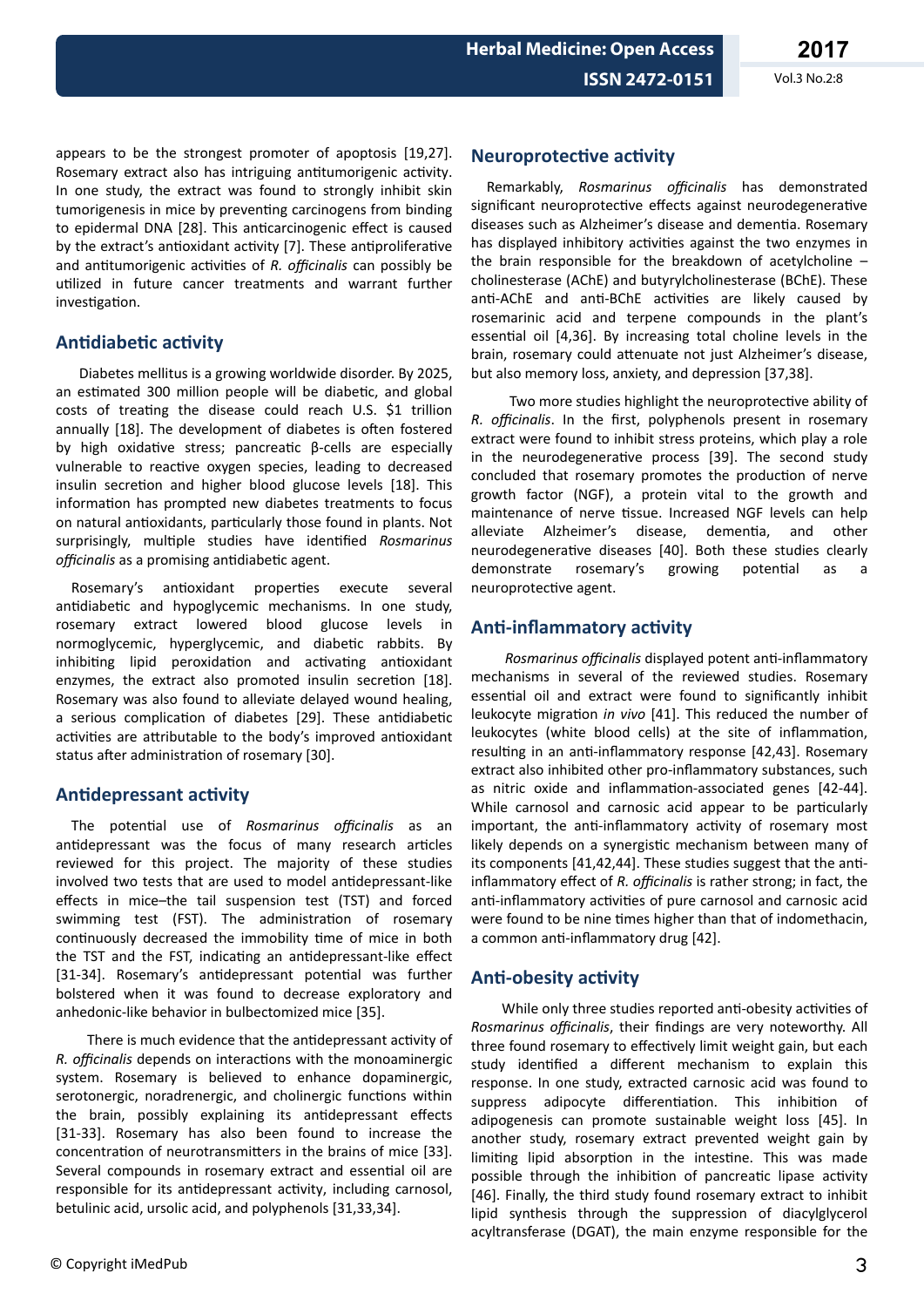**ISSN 2472-0151** Vol.3 No.2:8

production of triglycerides [47]. The results of all three studies indicate that *R. officinalis* has great potential as an effective treatment against obesity and other metabolic disorders [45-47].

## **Discussion**

*Rosmarinus officinalis*, an evergreen perennial shrub commonly known as rosemary, is garnering considerable attention from the food and medical industries due to its wide array of biological activities. Rosemary has been used as a source of traditional medicine for centuries, but its potential as a natural food preservative has only recently been investigated [4]. Studies have shown that the strong antioxidant and antimicrobial activities of the plant's extracts make rosemary an ideal replacement for more toxic artificial food additives [9,10]. As concern over these potentially harmful additives has grown, so has the demand for natural preservatives such as rosemary. While rosemary is beginning to be used as a preservative around the globe, more can be done to maximize the plant's potential. Additional research is needed to identify the extracts and essential oils of rosemary that have the most potent preservative activities. Toxicity levels and potential side effects of rosemary must also be constantly monitored. Assuming it remains less toxic, *R. officinalis* should continue to replace artificial additives in many preservative applications, thereby reducing risk to consumers.

*Rosmarinus officinalis* has also displayed many intriguing therapeutic properties. Rosemary's antimicrobial, antidepressant, neuroprotective, anti-inflammatory, and antiobesity activities all have potential in the treatment against various diseases. However, it is the anticancer and antidiabetic mechanisms of rosemary that warrant the most attention. Oxidative stress has been shown to contribute to the progression of diabetes mellitus and many forms of cancer [15]. It is not surprising, then, that the strong antioxidant activity of rosemary extract and essential oil represents a promising new strategy in the treatment of both diseases. The plant's ability to promote insulin secretion in diabetic patients and induce apoptosis within cancer cells is particularly intriguing. While these initial results have been encouraging, more clinical studies are needed before rosemary can be regularly used in humans. If it continues to display such promising antidiabetic and anticancer activities with few side effects, R. officinalis could eventually provide an innovative treatment in the fight against these two serious diseases.

# **Conclusion**

*Rosmarinus officinalis* (rosemary) has displayed exciting potential as both a natural food preservative and a therapeutic agent in the literature reviewed for this project. The low toxicity levels and strong antioxidant, antibacterial, and antifungal activities of the plant's extract make rosemary an effective food preservative with fewer side effects than artificial additives. The strong antioxidant compounds found in its extract and essential oil account for many of rosemary's

biological activities, including its antidiabetic and anticancer mechanisms. Rosemary has also been found to alleviate depression, neurodegenerative diseases, inflammation, and obesity. While the initial results have been encouraging, additional research is needed to confirm the safety and efficacy of *R. officinalis* as a preservative and therapeutic agent (**Figures 1 and 2)**.



Figure 1 Graphical summary of therapeutic properties.



**Figure 2** Rosemary.

# **Acknowledgment**

Our sincere thanks to Mr. Grant Elias, summer intern and student at the University of Kansas.

# **Conflicts of Interest**

The authors declare no conflicts of interest.

## **References**

- 1. Hussain AI, Anwar F, Chatha SAS, Jabbar A, Mahboob S, et al. (2010) Rosmarinus officinalis essential oil: antiproliferative. antioxidant and antibacterial activities. Brazilian Journal of Microbiology 41: 1070-1078.
- 2. Pérez MB, Calderón NL, Croci CA (2007) Radiation-induced enhancement of antioxidant activity in extracts of rosemary (Rosmarinus officinalis L.). Food Chemistry 104: 585-592.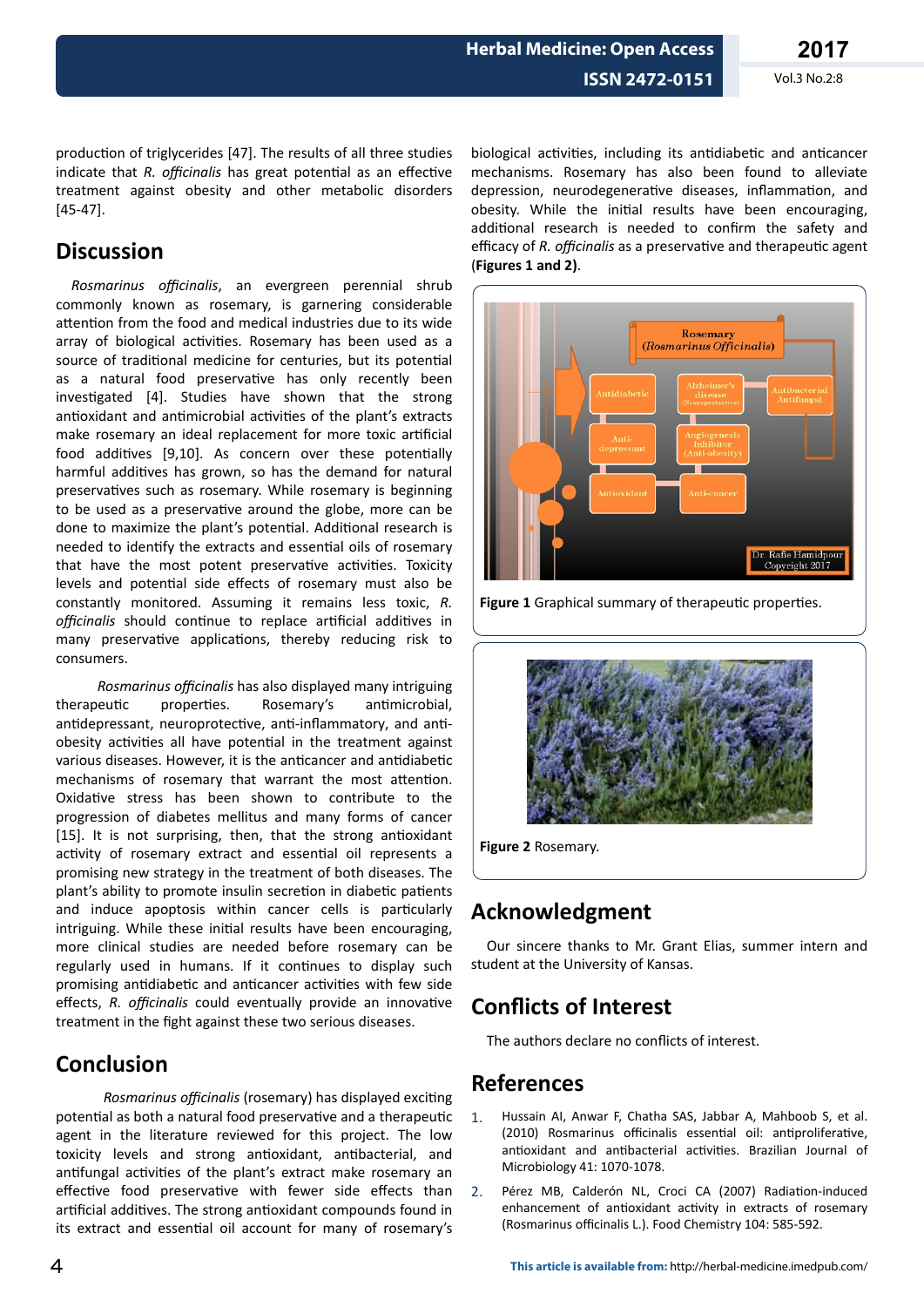- 3. Minaiyan M, Ghannadi AR, Afsharipour M, Mahzouni P (2011) Effects of extract and essential oil of Rosmarinus officinalis L. on TNBS-induced colitis in rats. Res Pharm Sci 6: 13-21.
- 4. Orhan I, Aslan S, Kartal M, Şener B, Başer KHC (2008) Inhibitory Rosmarinus officinalis L. on acetylcholinesterase and butyrylcholinesterase enzymes. Food Chemistry 108: 663-668.
- 5. Jordán MJ, Lax V, Rota MC, Lorán S, Sotomayor JA (2013) Effect of bioclimatic area on the essential oil composition and antibacterial activity of Rosmarinus officinalis L. Food Control 30: 463-468.
- 6. Yesil CO, Nartop P, Gurel A, Bedir E, Vardar SF (2007) Determination of phenolic content and antioxidant activity of extracts obtained from Rosmarinus officinalis' calli. Journal of Plant Physiology 164: 1536-1542.
- 7. Al-Sereitia MR, Abu-Amerb KM, Sena P (1999) Pharmacology of rosemary (Rosmarinus officinalis Linn.) and its therapeutic potentials. Indian Journal of Experimental Biology 37: 124-131.
- 8. Özcan MM, Chalchat J (2008) Chemical composition and antifungal activity of rosemary (Rosmarinus officinalis L.) oil from Turkey. International Journal of Food Sciences and Nutrition 59: 691-698.
- 9. Gachkar L, Yadegari D, Rezaei B, Taghizadeh M, Astaneh SA, et al. (2007) Chemical and biological characteristics of Cuminum cyminum and Rosmarinus officinalis essential oils. Food Chemistry 102: 898-904.
- 10. Tavassoli SK, Mousavi SM, Emam DZ, Razavi SH (2011) Chemical composition and evaluation of antimicrobial properties of Rosmarinus officinalis L. essential oil. African Journal of Biotechnology 10: 13895-13899.
- 11. Faixová Z, Faix S (2008) Biological effects of rosemary (Rosmarinus officinalis L.) essential oil (A Review). Folia Veterinaria 52: 135-139.
- 12. Zaouali Y, Bouzaine T, Boussaid M (2010) Essential oils composition in two Rosmarinus officinalis L. varieties and incidence for antimicrobial and antioxidant activities. Food and Chemical Toxicology 48: 3144-3152.
- 13. Munne BS, Alegre L, Schwarz K (2010) The formation of phenolic diterpenes in Rosmarinus officinalis L. under Mediterranean climate. Eur Food Res Tehnol 210: 263-267.
- 14. Žegura B, Dobnik D, Niderl MH, Filipič M (2011) Antioxidant and antigenotoxic effects of rosemary (Rosmarinus officinalis L.) extracts in Salmonella typhimurium TA98 and HepG2 cells. Environmental Toxicology and Pharmacology 32: 296-305.
- 15. Abdel WKGE, El-Shamy KA, El-Beih NAE, Morcy FA, Mannaa FAE (2011) Protective effect of a natural herb (Rosmarinus officinalis) against hepatoxicity in male albino rats. Comunicata Scientiae 2: 9-17.
- 16. Bulbul A, Bulbul T, Biricik H, Yesilbag D, Gezen SS (2012) Effects of various levels of rosemary and oregano volatile oil mixture on oxidative stress parameters in quails. African Journal of Biotechnology 11: 1800-1805.
- 17. Afonso MS, De O Silva AM, Carvalho EB, Rivelli DP, Barros SB, et al. (2013) Phenolic compounds from Rosemary (Rosmarinus officinalis L) attenuate oxidative stress and reduce blood cholesterol concentrations I diet-induced hypercholesterolemic rats. Nutrition & Metabolism 10: 19.
- 18. Bakirel T, Bakirel U, Keleş OU, Ülgen SG, Yardibi H (2008) In vivo assessment of antidiabetic and antioxidant activities of  $\bullet$  Copyright iMedPub 5

rosemary (Rosmarinus officinalis) in alloxan-diabetic rabbits. Journal of Ethnopharmacology 116: 64-73.

- 19. Ðilas S, Knez Z, Četojević-Simin D, Tumbas V, Škerget M, et al. (2012) In vitro antioxidant and antiproliferative activity of three rosemary (Rosmarinus officinalis L.) extract formulations. International Journal of Food Science and Technology 47: 2052-2062.
- 20. Oluwatuyi M, Kaatz GW, Gibbons S (2004) Antibacterial and resistance modifying activity of Rosmarinus officinalis. Phytochemistry 65: 3249-3254.
- 21. Marinaș I, Grumezescu AM, Saviuc C, Chifiriuc C, Mihaiescu D, et al. (2012) Rosmarinus officinalis essential oil as antibiotic potentiator against Staphylococcus aureus. Nano Bio Sci 2: 271-276.
- 22. Cavalcanti YW, Leopoldina FA, Wilton WN (2011) Anti-adherent activity of Rosmarinus officinalis essential oil on Candida albicans: an SEM analysis. Rev Odonto Cienc 26: 139-144.
- 23. Chifiriuc C, Grumezescu V, Grumezescu AM, Saviuc C, Lazăr V, et al. (2012) Hybrid magnetite nanoparticles/Rosmarinus officinalis essential oil nanobiosystem with antibiofilm activity. Nanoscale Research Letters 7: 209.
- 24. Rasooli I, Fakoor MH, Yadegarinia D, Gachkar L, Allameh A, et al. (2008) Antimycotoxigenic characteristics of Rosmarinus officinalis and Trachyspermum copticum L. essential oils. International Journal of Food Microbiology 122: 135-139.
- 25. Kontogianni V, Tomic G, Nikolic I, Nerantzaki AA (2013) Phytochemical profile of Rosmarinus officinalis and Salvia officinalis extracts and correlation to their antioxidant and antiproliferative activity. Food Chemistry 136: 120-129.
- 26. Tai J, Cheung S, Wu M, Hasman D (2012) Antiproliferation effect of Rosemary (Rosmarinus officinalis) on human ovarian cancer cells in vitro. Phytomedicine 19: 436-443.
- 27. Petiwala SM, Puthenveetil AG, Johnson JJ (2013) Polyphenols from the Mediterranean herb rosemary (Rosmarinus officinalis) for prostate cancer. Pharmacol 4: 29.
- 28. Huang MT, Ho CT, Wang ZY, Ferraro T, Luo YR, et al. (1994) Inhibition of Skin Tumorigenesis by Rosemary and Its Constituents Carnosol and Ursolic Acid. Cancer Res 54: 701-708.
- 29. Abu-Al-Basal MA (2010) Healing potential of Rosmarinus officinalis L. on full-thickness excision cutaneous wounds in alloxan-diabetic BALB/c mice. Journal of Ethnopharmacology 131: 443-450.
- 30. Khalil OA, Ramadan KS, Danial EN, Alnahdi HS, Ayaz NO (2012) Antidiabetic activity of Rosmarinus officinalis and its relationship with the antioxidant property. African Journal of Pharmacy and Pharmacology 6: 1031-1036.
- 31. Machado DG, Neis VB, Balen GO, Colla A (2012) Antidepressantlike effect of ursolic acid isolated from Rosmarinus officinalis L. in mice: Evidence for the involvement of the dopaminergic system. Pharmacology, Biochemistry, and Behavior 103: 204-211.
- 32. Machado DG, Bettio LEB, Cunha MP, Capra JC, Dalmarco JB, et al. (2009) Antidepressant-like effect of the extract of Rosmarinus officinalis in mice: Involvement of the monoaminergic system. Progress in Neuro-Psychopharmacology & Biological Psychiatry 33: 642-650.
- 33. Sasaki K, Omri AE, Kondo S, Han J, Isoda H (2013) Rosmarinus officinalis polyphenols produce anti-depressant like effect